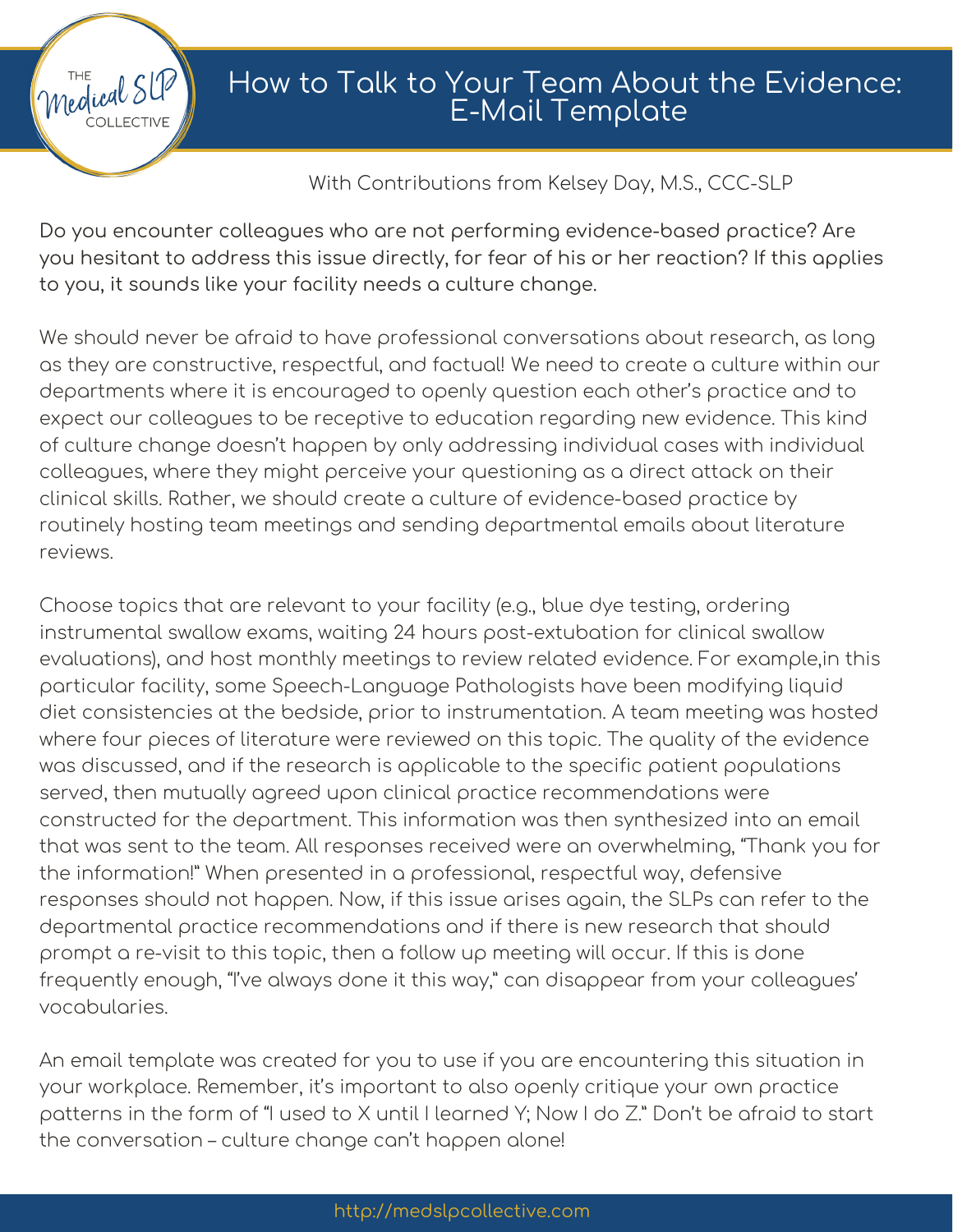

## How to Talk to Your Team About the Evidence: E-Mail Template

Team,

We held a huddle on the topic of bedside liquid diet modifications, where we reviewed current literature applicable to our patients.

We have had several patients over the past few weeks who have demonstrated some clinical signs of pharyngeal dysphagia, in the setting of significant historical and/or acute dysphagia risk factors, who have been started on modified liquid diets (e.g., nectar-thick or honey-thick liquid) at the bedside prior to any instrumental swallow exam. I am addressing this because several of these patients have decompensated, and this decline may be attributed to a dysphagia-related pulmonary complication.

As we strive for the use of evidence-based practice to protect our patients' safety, I'd like to review the literature regarding accuracy of clinical swallow evaluations, the inconsistency of sensory response to aspiration of thickened liquids, and increased risk of pulmonary complication and mortality with the aspiration of thickened liquid. I encourage you all to find and read these articles in full, as well as to conduct your own literature review on this topic.

Given the evidence below, our department has generated several clinical practice recommendations:

(1) Any patient who demonstrates any clinical signs of pharyngeal phase dysphagia, in the setting of any acute and/or historical dysphagia risk factors, requires instrumental swallow assessment via videofluoroscopy and/or Flexible Endoscopic Evaluation of Swallowing (FEES).

(2) The determination of whether a patient is safe to continue an oral diet prior to instrumental swallow study should be made with consideration of the patient's current level of acuity/medical comorbidities, current pulmonary disease and respiratory status, immune function, oral hygiene, and physical mobility. We use these factors to determine a patient's risk for developing a dysphagia-related pulmonary complication. In general, ICU patients, patients requiring supplemental oxygen delivery (especially high-flow nasal cannula), patients with active pneumonia, cancer patients with compromised immunity, and acute stroke patients with compromised physical mobility are at high risk for aspiration-related pulmonary complication.